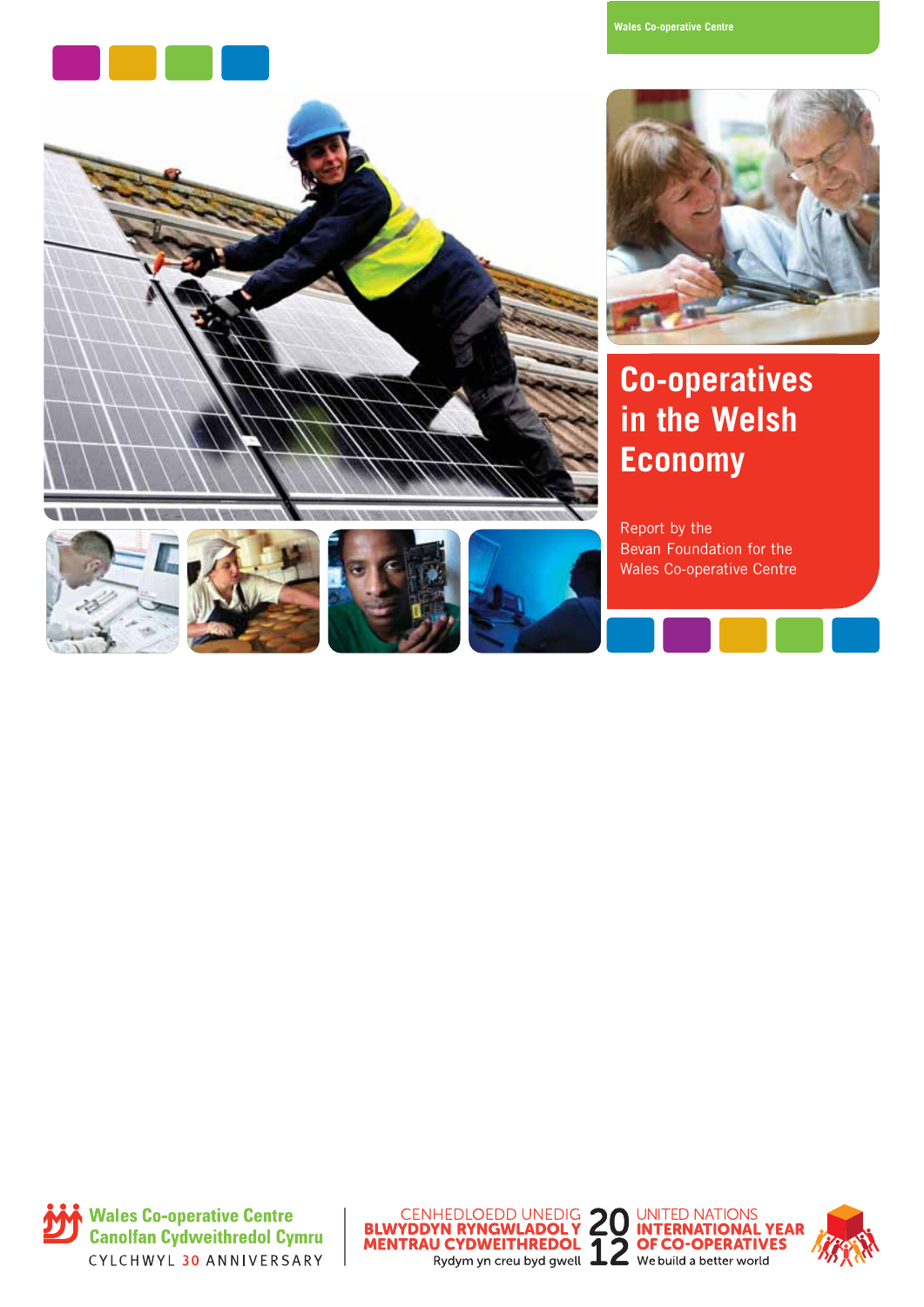#### **CONTENTS**

#### 01-03

**Co-operative Wales** What is a co-operative?

#### 04-10

**Co-operatives Mean Business** Outstanding trading Co-operative profitability Sustainable employment Innovation and quality Economic stability

#### 11-12

**Co-operative Added Advantage** Community benefit **Equalities** Environmental impact

#### 13 **Co-operative Future**

#### **FOREWORD**

2012 is the United Nations International Year of Co-operatives as well as being the thirtieth anniversary of the Wales Co-operative Centre. To mark the year we are publishing a series of reports to consider different aspects of the co-operative economy from worker co-operatives to co-operative consortia. Our aim is to promote the potential of the co-operative model and to consider the place of co-operatives in growing the economy of Wales.

This report is the first in the series and considers the role of co-operatives in the economy of Wales today. It acts as a foundation for the year bringing together, in one place, the most up-to-date research and information about co-operatives in our country.

The Wales Co-operative Centre's vision is for Wales to be the international leader for co-operative thinking and action. We know we cannot achieve this on our own and invite you to let us know how we can work co-operatively towards this goal.

#### **Derek Walker, Chief Executive**

#### **Wales Co-operative Centre** Llandaff Court, Fairwater Road, Cardiff CF5 2XP T: 0300 111 5050 E: info@walescooperative.org W: www.walescooperative.org

Twitter with us @WalesCoOpCentre Follow us on Facebook – www.facebook.com/pages/Wales-Co-operative-Centre/152437750784

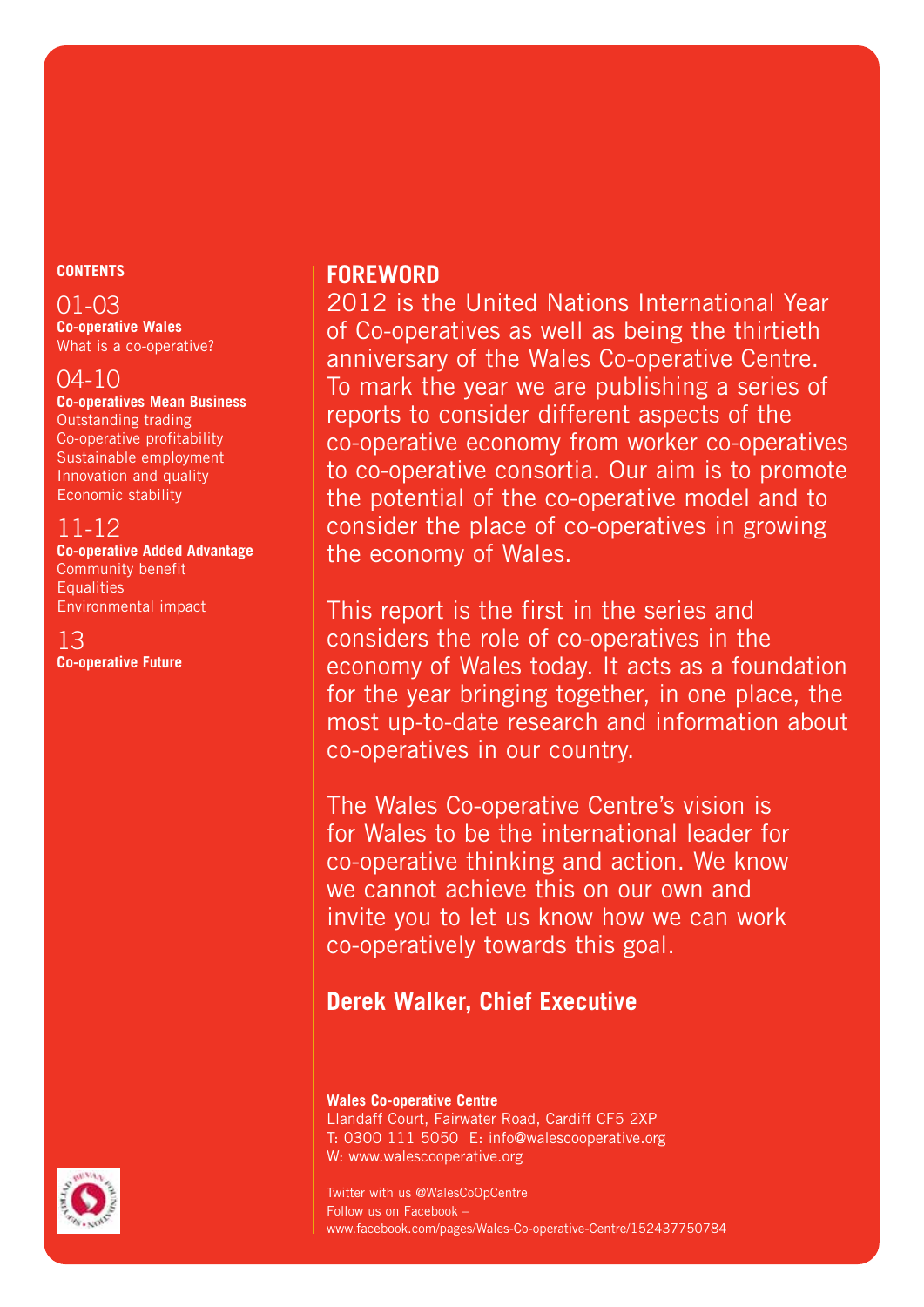### **CO-OPERATIVE WALES**





Co-operatives make a significant contribution to the Welsh, UK and global economy. They range from small-scale groups to multi-million pound businesses, employ more than 100 million people around the world,<sup>[i]</sup> and deliver economic, social and environmental benefits for their members, communities and countries in which they are based. Co-operatives have played a key role in the transformation of the economies of several regions of the world, such as Emilia Romagna in Italy.

Altogether there are about 5,000 independent co-operatives in the UK, with co-operatives and other co-owned organisations generating an estimated £25 billion in revenues – equivalent to 2% of UK GDP.ii

In Wales, co-operatives generate more than £1 billion in income a year, employ about 7,000 people, come in all shapes and sizes, and are found in almost all sectors of the economy and in all parts of Wales.

In 2012, the UN International Year of Co-operatives, it is time to take stock of the contribution of Wales' co-operatives to the Welsh economy, society and environment and look ahead to the role they could play in making Wales a prosperous, sustainable and fair place. With the outlook for the economy, public services and people's well-being looking very challenging, the unique contribution of co-operatives to changing Wales' prospects must be recognised.

This report draws on evidence from  $research$  about co-operatives<sup>1</sup> in Wales and the UK and finds co-operatives offer Wales seven key benefits:

- **+** Co-operatives in Wales are thriving, sustainable businesses
- **+** Co-operatives in Wales provide much-needed, high quality jobs
- **+** Co-operatives in Wales are delivering vital services to the Welsh public
- **+** Co-operatives in Wales benefit the community and their members
- **+** Co-operatives in Wales help to tackle inequality and disadvantage
- **+** Co-operatives in Wales help to protect the environment
- **+** Co-operatives in Wales are committed to Wales

### **£25bn UK co-operatives and other co-owned organisations generate an estimated £25 billion in**

**£1bn In Wales, co-operatives generate**

**revenues** 

**more than £1 billion in income a year**

**7,000 In Wales, co-operatives employ about 7,000 people**

<sup>1</sup> The evidence on co-operatives is relatively limited so research on social enterprises in general (which included co-operatives), mutuals and employee-owned businesses is also cited. The type of organisation to which the research refers is given in the text.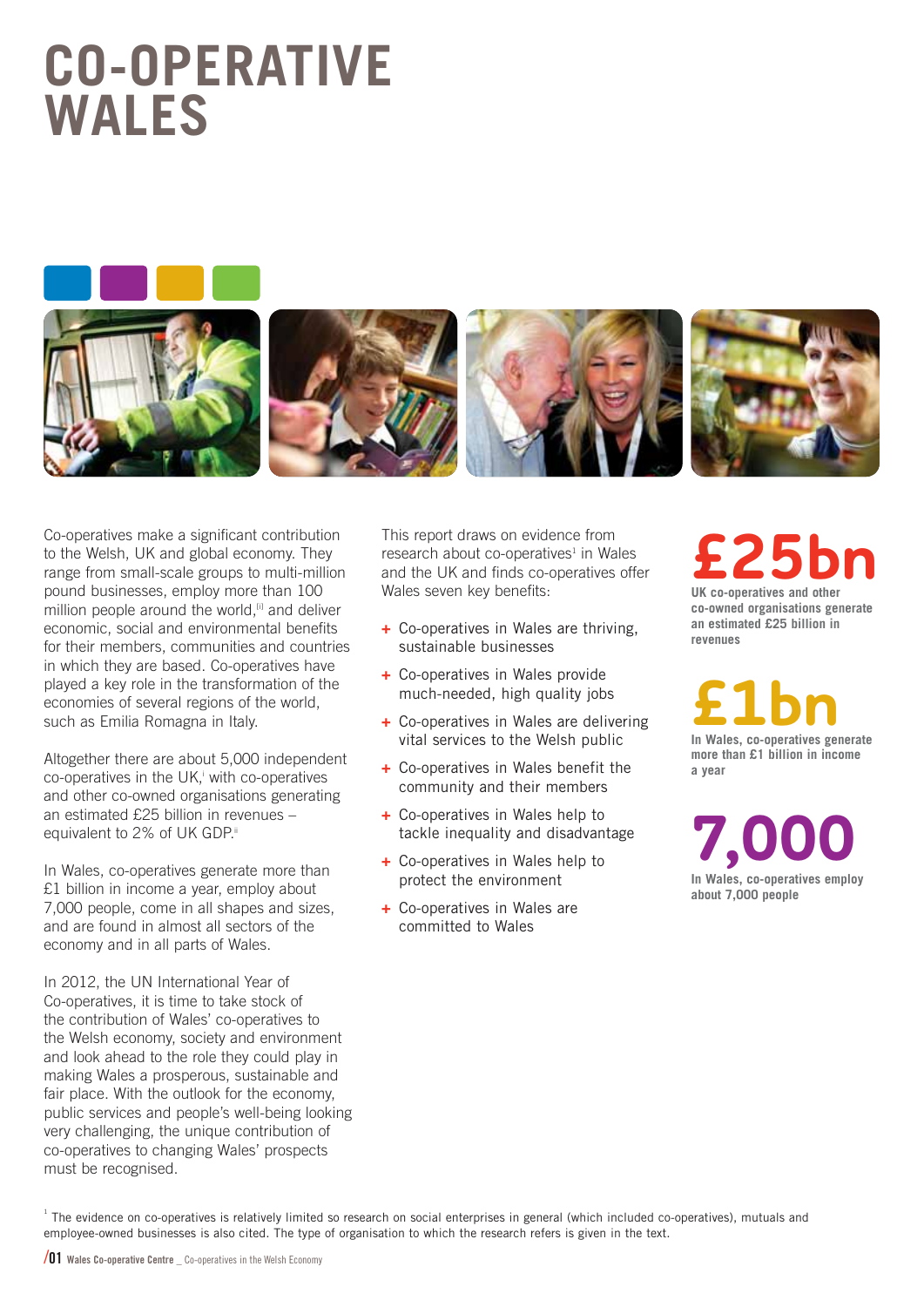### **CO-OPERATIVE WALES**

## **Profits**

**Profits generated by co-operatives are distributed to members or reinvested in the business**

**40% By 2003 co-operatives**

**accounted for 40% of the GDP of the Emilia Romagna region of Italy**

**10% Emilia Romagna co-operatives also accounted for 10% of employment by 2003**

#### **What is a Co-operative?**

There is no legal definition of a co-operative but it is generally understood to be a business run by a group of people or businesses working together for the benefit of its members, which, in addition, adheres to seven internationally-agreed values and principles.

Members control the co-operative's activities and may be employees of the business, users of the business's services, or supporters of the business. Profits generated by co-operatives are distributed to members or reinvested in the business.

Co-operatives, along with mutuals, are part of the wider social enterprise family in that they have social as well as economic goals and distribute profits to members or reinvest them.

There are several different types of co-operative, including:

#### Worker co-operatives

Businesses which are wholly-owned and run by all the people who work there.<sup>iii</sup>

#### Consumer co-operatives

There are many different types of businesses which are owned by their customers, not all of which are sometimes recognised as co-operatives. Consumer co-operatives include:

- **+ Credit Unions** A consumer co-operative that provides financial services to its members
- **+ Housing Co-operatives** An organisation in which tenants or owners democratically control and manage their homes
- **+ Supporters' trusts** Organisations that own and control a sporting club or venue in whole or part
- **+ Building Societies** financial institutions that are owned and controlled by their members
- **+ Mutual insurers** financial institutions that share risk between members
- **+ Membership societies and clubs** groups that meet their members' needs

#### Consortia

Sometimes called marketing or secondary co-operatives, these enterprises are formed by businesses which work together to gain a competitive advantage e.g. for purchasing or marketing.

#### Community Co-operatives

A co-operative or social enterprise that is owned by members of the community to provide goods or services to a specific community.

Sometimes a co-operative may include multiple stakeholders, for example both employees and customers.



02/**03 Wales Co-operative Centre \_** Co-operatives in the Welsh Economy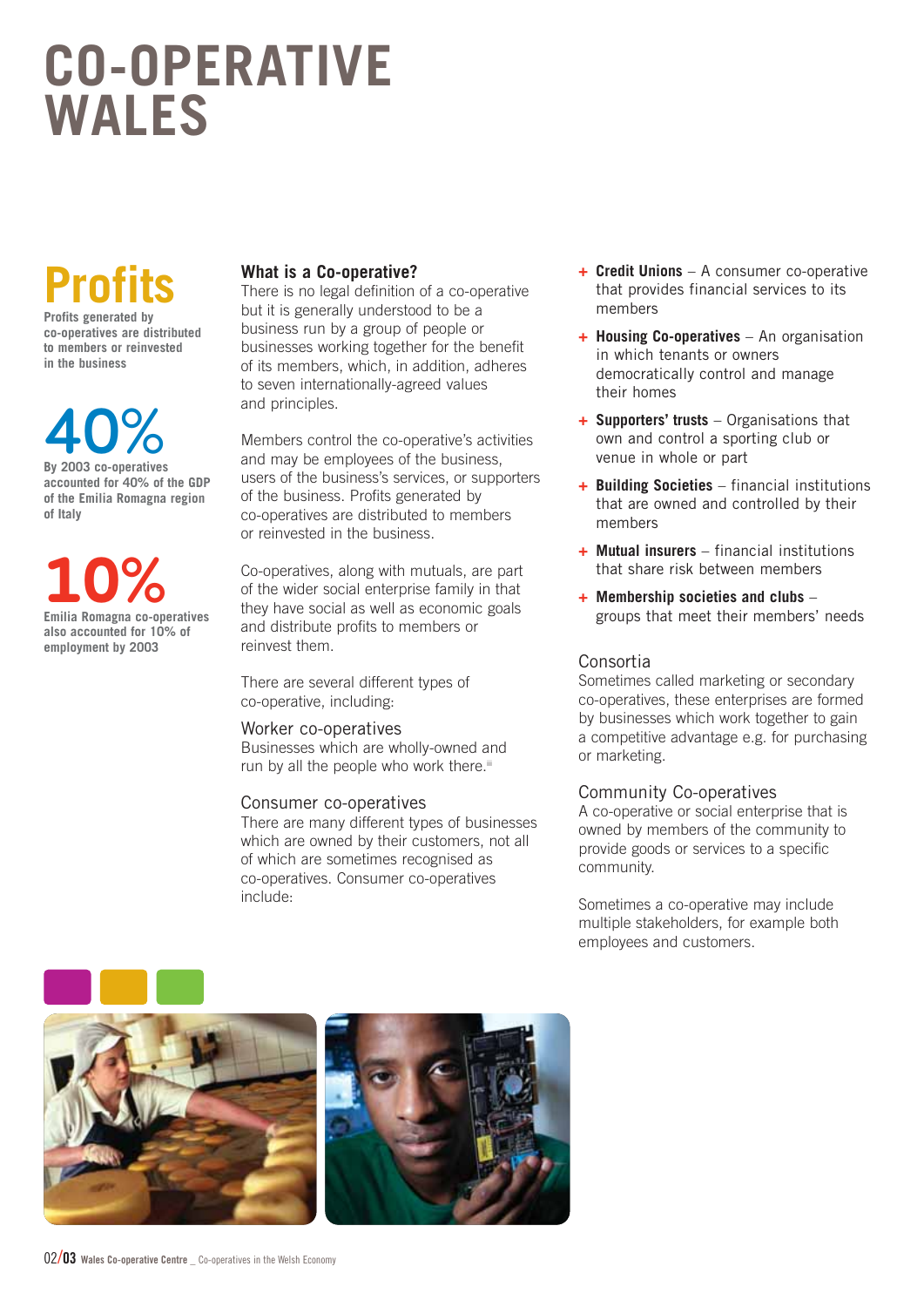

#### **Italy – A Co-operative Success Story**

#### **Number of co-operatives:** 70,400

**Employing:** 1 million people

Italy's co-operatives are a global success story. They have gone from playing a negligible role in the economy to a leading role today.iv They operate in a wide range of sectors: Italy's largest supermarket chain Coop Italia is a co-operative and includes 115 consumer co-operatives as part of the chain as well as 1,444 shops and 56,682 employees.

Producer co-operatives are important too – more than 40% of Italy's wines are produced by co-operatives<sup>v</sup> as is much of the output of parmesan cheese and other food and drink.

Social co-operatives were introduced more recently, and now cover a wide range of social activities. In 1985 there were just 650, compared with an estimated 6,800 in 2002 with over 100,000 employees. There are an estimated half a million users of social co-operatives, which include some of the most vulnerable groups within society – the co-operatives also employ a relatively high proportion of disabled people.vi The collective turnover of social co-operatives is estimated to be around 1.3 billion euros today.vii

There are two legal forms of social co-operative: 'type A' which provides health, social or educational services, and 'type B' which attempts to integrate disadvantaged people back into the labour market. Together, they offer a solution for the growing number of people marginalized within society and who are unable to find suitable employment. Type B co-operatives are particularly effective at employing disabled people.

Key factors in the development of Italy's co-operatives have been availability of finance, preferential

relationships, favourable taxation, the role played by consortia of co-operatives working together to help others, a positive legal framework, a public enterprise agency and partnerships with others.<sup>v</sup>

#### **Emilia Romagna**

Within Italy, the formerly impoverished Emilia Romagna region has achieved truly remarkable growth for its 3.9 million people.<sup>ix x</sup> Intensive efforts to create new co-operatives in the region resulted in thousands of co-operatives being created – by 2003 co-operatives accounted for 40% of the GDP of the region, accounted for 10% of employment and provided over 85% of the city's social services.<sup>xi</sup> Emilia Romagna is now one of Italy's most prosperous areas, as per capita income has risen from 17th to second among Italy's 20 regions. Success is attributed to intensive government support for small and medium sized firms including co-operatives, plus good relationships between co-operatives.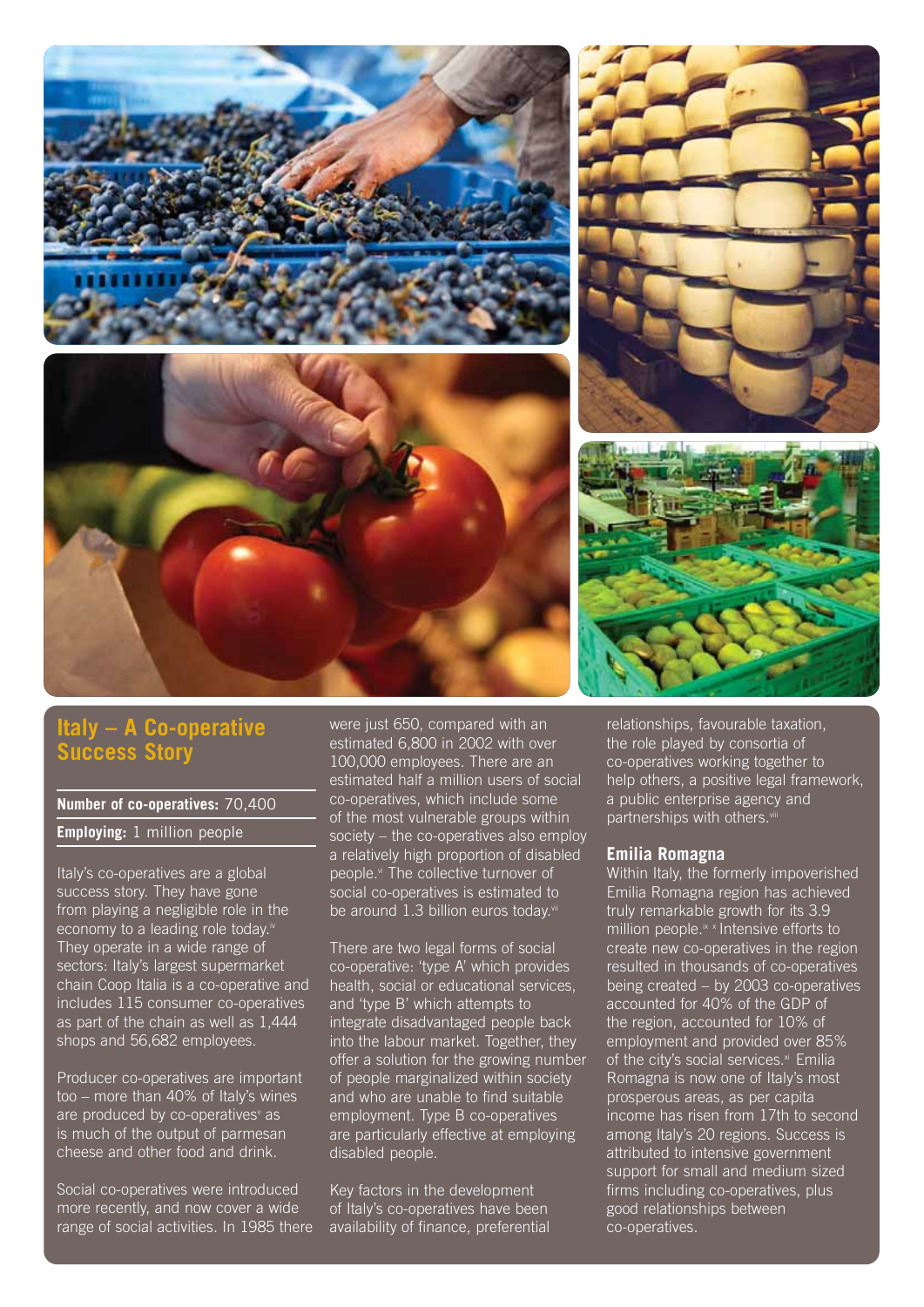## **CO-OPERATIVES MEAN BUSINESS**

# **£1bn In Wales, co-operatives**

**generate more than £1 billion in income a year**

# **£165m Eight of Wales' co-operatives**

**are in the top 100 by turnover of UK co-operatives; these eight alone have a turnover of more than £165 million**

### **Worker co-operative**

**Dulas Ltd is the UK's second largest worker co-operative**

Co-operatives are a dynamic, thriving sector of the Welsh economy. Not only are many individual co-operatives doing well, the sector as a whole is outperforming other types of business.

Co-operatives operate in almost all sectors of the economy, from retailing and financial services to farming, pharmacy, renewable energy, arts, manufacturing and more. By turnover, nearly three-quarters of co-operatives are in retail, 11% are in agriculture and related activities and 7% in housing.

About two-thirds of co-operatives in Wales were set up from scratch, with the remaining one-third being employee buy-outs.<sup>xii</sup> Recently a number of mutuals have been set up following the transfer of housing stock out of local authority ownership.

Co-operatives are businesses – they trade like mainstream businesses and must ensure they are solvent, balance their income and expenditure and manage their assets just as an SME (small to medium-sized enterprise) or PLC.

#### **Outstanding trading**

Co-operatives in Wales had a combined turnover of over £1 billion in 2010, up on the previous financial year.xiii The growth in turnover by co-operatives outperforms the UK economy as a whole, and this success is not just a one-off – turnover has grown faster in UK co-operatives than in the economy as a whole for at least the last three years. xiv

Eight of Wales' co-operatives are in the top 100 by turnover of UK co-operatives; these eight alone have a turnover of more than £165 million.<sup>xv</sup> Wales' co-operatives also feature at the top of specific types of cooperative, for example Dulas Ltd is the UK's second largest worker co-operative, and Cynon Taf Community Housing (2007) is the UK's second largest housing co-operative. $x^{wi}$ 

The vast majority of co-operatives generate their income from trading. The main source of income for nearly four out of ten cooperatives is trading with the general public, with a further three out of ten trading mainly with the public or private sectors.<sup>xvii</sup> Very few co-operatives and social enterprises depend on grants and donations rather than traded income – just 14% do so.

The outstanding performance of cooperatives and social enterprises is reflected in their confidence about future growth: whilst 47% of SMEs expect to grow in the next 12 months, 57% of co-operatives and social enterprises expect to do so.<sup>xviii</sup>

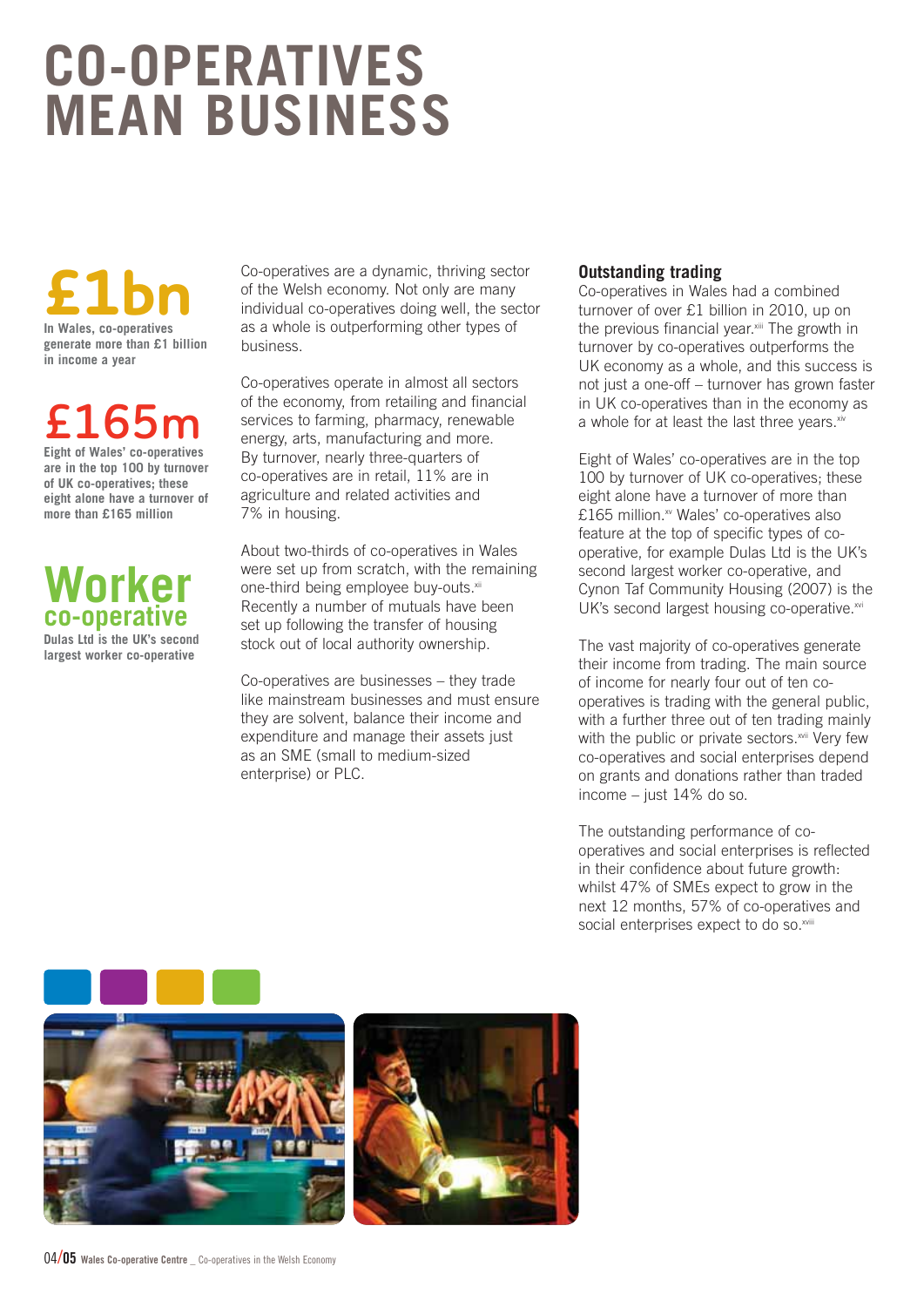

#### **Calon Wen Organic Milk Co-operative Ltd**

**Established:** 2000

**Business:** Processing of organic milk

**Members:** 25

**Turnover:** £10 million

Calon Wen prides itself on the quality of its produce – its milk is organic and undergoes minimum processing (and crucially is not homogenised) to retain its goodness and flavour. Payments to farmers reflect the quality as well as the quantity of milk they produce, which means farmers are not pushed towards high yielding systems, plus payments have been consistently above the market price. A sister company also produces butter and cheese.

Calon Wen has won numerous awards such as BBC Radio 4 Food and Farming Awards Producer of the Year, True Taste of Wales Winner, and it was the first dairy in the UK to receive the Soil Association Ethical Trade Symbol.

Calon Wen now supplies leading companies such as Rachel's and Caws Cenarth with all their organic milk requirements, as well as bottling milk for sale to supermarkets and supplying milk for Zizzi's new ice-cream range.

Calon Wen has a strong ethical focus, from fair contracts with members through to the employment of the people who pack the milk and the way it supports local communities and celebrates Welsh heritage.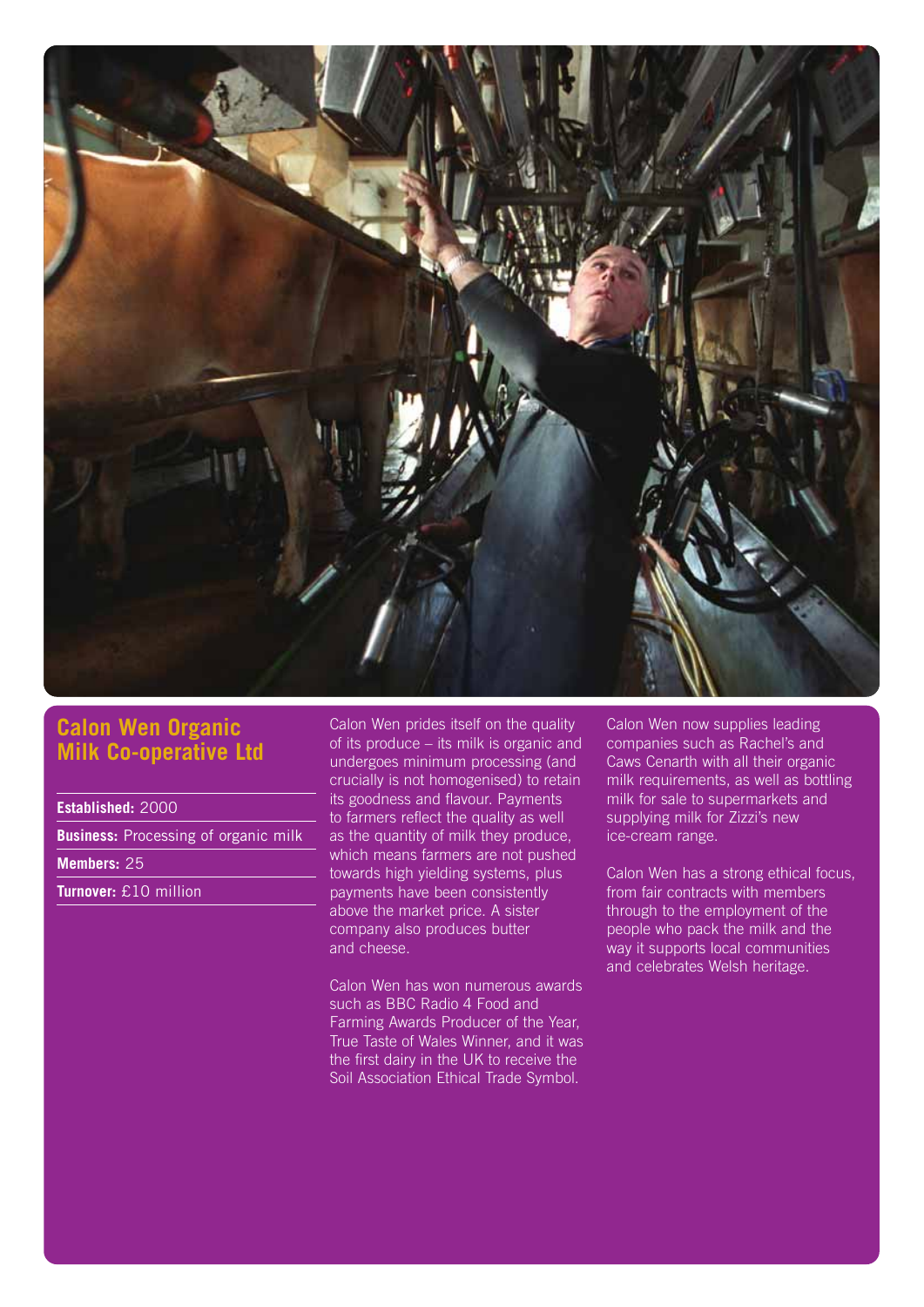

#### **Shaw Health Care**

#### **Established:** 2006

**Business:** Care homes, domiciliary care and hospitals

**Turnover:** £81 million (UK)

**Pre-tax Profit:** £3.2 million (UK)

**Employees:** 1,400 employees own 70% – 30% owned by parent company Shaw Homes

Shaw became a co-operative to be more entrepreneurial than its former charity status allowed. This entrepreneurialism has created the wealth that the company has today and enables them to develop the business to provide leading-edge and competitive services. Being entrepreneurial involves identifying a customer's needs and offering them a service they can afford. As a co-operative they can make the large economic and personal investment required at the beginning of developing a service, which they could not do in a more risk-averse organisation like a charity.

Shaw has a committed and motivated workforce, it comes up with business ideas and has a greater degree of personal investment in the company. The co-operative model maintains this committed and motivated workforce by adopting a more inclusive and respectful management structure. There is mutual respect between staff and a great deal of training and support given, which means they are more likely to get the best out of people.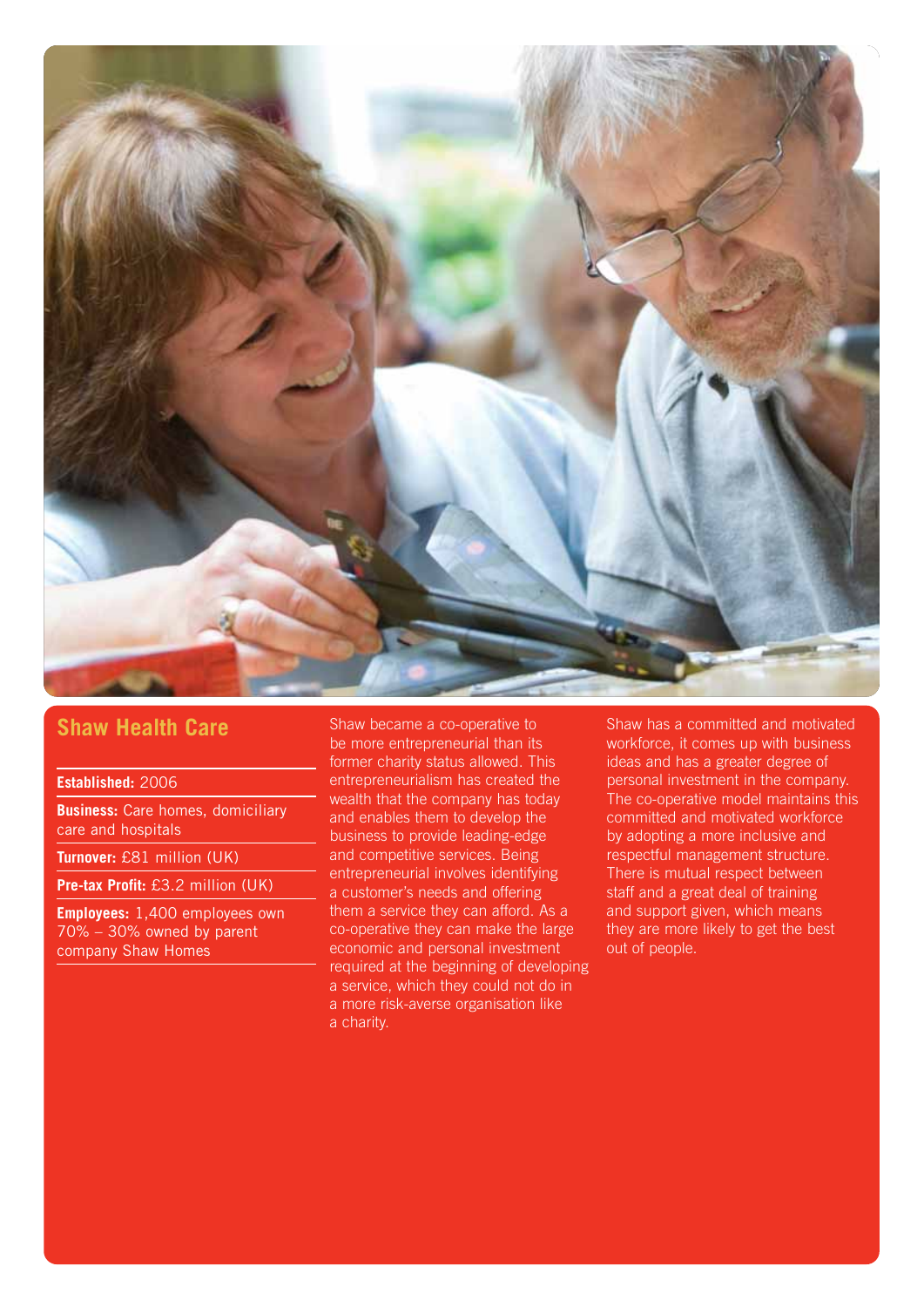## **CO-OPERATIVES MEAN BUSINESS**

#### **Co-operative profitability**

2010 was also a bumper year for cooperatives' profits. Pre-tax profits of UK co-operatives amounted to £715 billion, up 24.7% from 2006, with all sizes and types of co-operative in the UK recording pre-tax profits in 2010.<sup>xix</sup> Co-operatives in Wales for which records are available generated a total pre-tax profit of £19 million. The majority of Wales' co-operatives made a profit, with three generating profits in excess of £1 million and a further four generating profits of between £250,000 and £1 million:

| <b>Profit £1m plus</b> | Profit £250,000 plus                            |
|------------------------|-------------------------------------------------|
| <b>RCT Homes</b>       | <b>Shaw Healthcare</b>                          |
| <b>Bron Afon Homes</b> | Clynderwen &<br>Cardiganshire<br><b>Farmers</b> |
| Dulas                  | <b>Glamorgan County</b><br>Cricket Club         |
|                        | Cynon Taf<br><b>Community Housing</b>           |

Source: Co-operatives UK data

In addition, the Co-operative Group and Co-operative Financial Services generated record pre-tax profits across the UK in 2010 of £546m, up nearly 50% on the previous year.<sup>xx</sup> It is the top pharmacy in Wales, a leading supermarket, one of the foremost providers of funerals and one of the top-rated banks.



#### **Sustainable employment**

Co-operatives in Wales make a valuable contribution to employment in Wales, employing thousands of people in jobs. An estimated 7,000 were employed by Wales' co-operatives in  $2010 \times x$  – the same number as work in utilities industries xxii in Wales. Five out of seven co-operative employees were in retail and a further one in seven was employed in mutual building societies.<sup>xxiii</sup>

The track record of co-operatives and social enterprises in creating and sustaining jobs is outstanding. Social enterprises employ more people relative to turnover than mainstream small businesses.<sup>xxiv</sup> and co-operatives have been found to be amongst the best employers.<sup>xxv xxvi</sup> Worker co-operatives have far lower levels of staff turnover compared with the average, xxviii and employee-owned businesses have lower absenteeism rates.<sup>xxviii xxix</sup>

Employees in co-operatives, mutuals and social enterprises are much more likely to be involved in decision-making than in other types of business<sup>xxx</sup> and because of this and a greater sense of autonomy, trust and involvement in the organisation they work for, workers report much higher levels of job satisfaction than in privately-owned businesses.<sup>xxxi</sup> In the US workers in co-operatives have greater social protection than other workers, with benefits such as pensions, child care and flexible conditions of work.xxxii

Workers in employee-owned businesses are widely believed to work harder and be more productive than those in other types of organisation, because they have a stake in the business's success.<sup>xxxiii</sup>

## **£715bn Pre-tax profits of UK**

**co-operatives amounted to £715 billion in 2010**

**£19m Co-operatives in Wales for which records are available generated a total pre-tax** 

**profit of £19 million**

**7,000**

**An estimated 7,000 were employed by Wales' co-operatives in 2010**

### **Decision** making

**Employees in co-operatives, mutuals and social enterprises are much more likely to be involved in decision-making than in other types of business**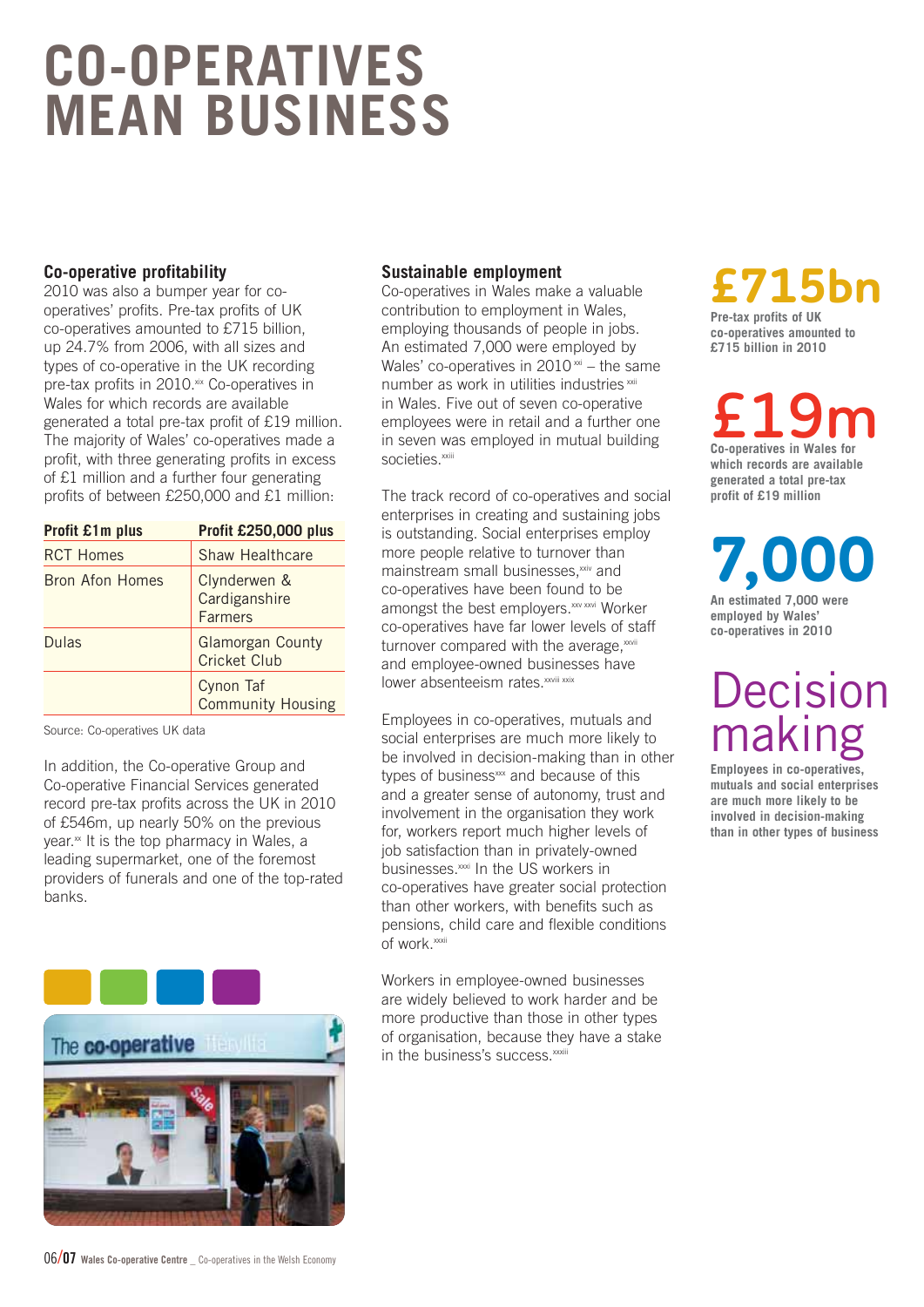## **CO-OPERATIVES MEAN BUSINESS**

### **Innva**

**Co-operatives and employee owned businesses have an excellent track-record of innovation**

### Resilient

**Many studies show that mutuals and employee-owned businesses, including co-operatives, are more resilient than traditional private sector firms**

# **£2m Aber Instruments a**

**manufacturer of biomass measuring equipment for the brewing and biotech industry, has a turnover of £2 million** 

#### **Innovation and quality**

Co-operatives in Wales are helping to create quality goods and services, as co-operatives and employee-owned businesses in general have an excellent track-record of innovation. Several surveys have found that employeeowned businesses are more creative than private companies, whilst other surveys have found that social enterprises are more likely to have introduced a new product or service in the previous year than SMEs.<sup>xxxiv</sup> Crucially, innovation by co-operatives is typically more effective than innovation in other forms of business, xxxv because employees are thought to be more confident during a period of change and uncertainty.<sup>xxxvi</sup>

The goods and services provided by co-operatives, employee-owned businesses and social enterprises are good quality. Co-operatives have immediate feedback from their members on what they need and want, and have an imperative to respond. In the case of housing co-operatives, tenants have much higher satisfaction levels than housing association or council tenants, and are more likely to say their landlord does a good job. Housing co-operatives also have significantly lower arrears and vacancies than other landlords<sup>xxxvii</sup>

#### **Economic stability**

Co-operatives in Wales are here for the longterm – they do not set up to secure grants and then leave. Many studies show that mutuals and employee-owned businesses, including co-operatives, are more resilient than traditional private sector firms.<sup>xxviii</sup> Internationally, co-operatives tend to have longer survival rates than other types of businesses and bankruptcy amongst co-operatives is rare.xxxix The reason for this is that when business conditions are difficult employee-owned businesses tend to adjust pay rather than shedding jobs.<sup>xl</sup>

Co-operatives are, then, a vital part of the Welsh economy at present, not only generating income and profits and creating and maintaining jobs, but also providing innovative and high quality services and, crucially, offering much-needed economic stability.

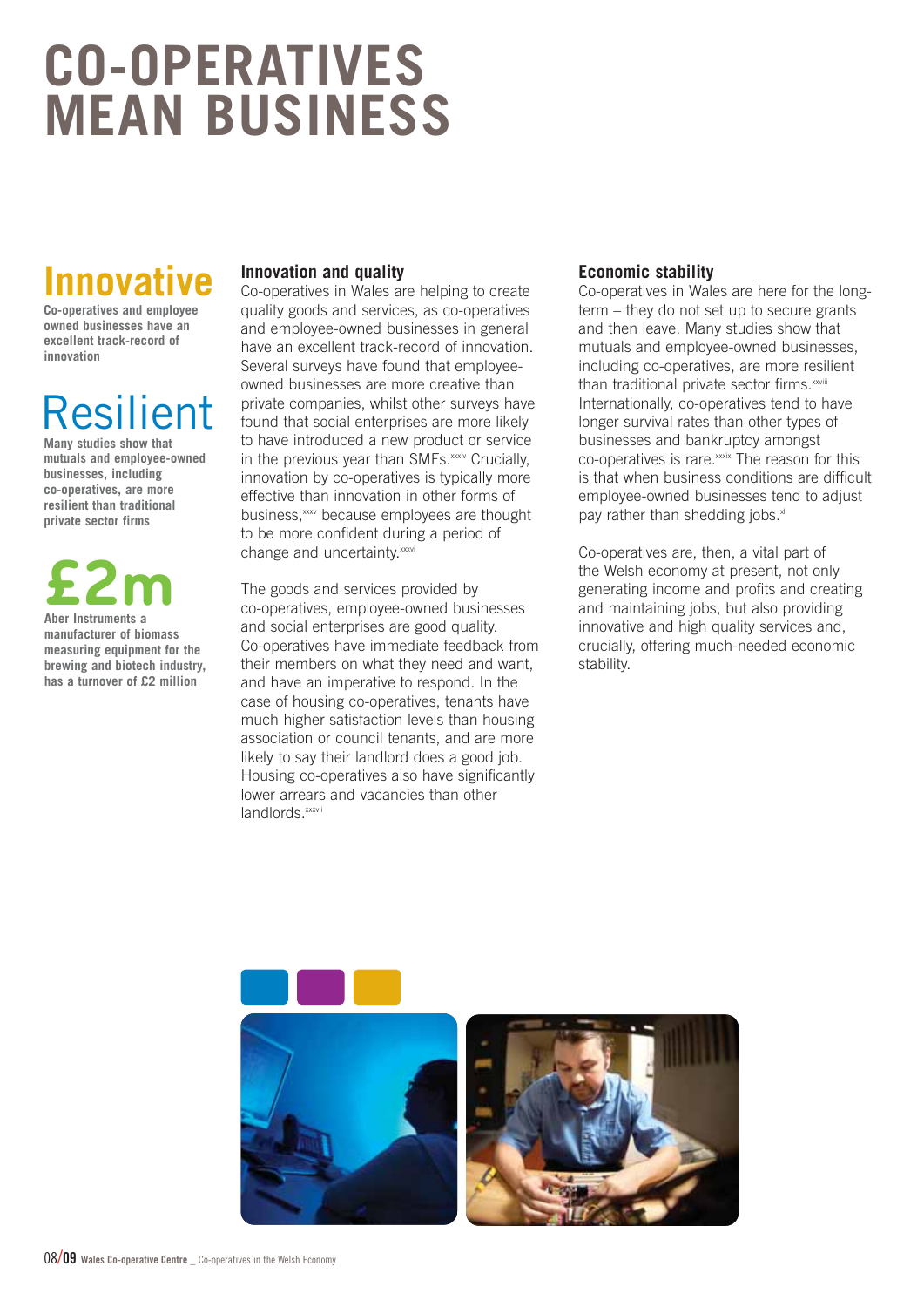

#### **Aber Instruments**

#### **Established:** 1988

**Business:** Manufacture of biomass measuring equipment for the brewing and biotech industry

**Turnover:** £2 million

**Operating profit:** 25%

**Employees:** 28 employee-owners

Aber Instruments is a spin-out from Aberystwyth University and is in the process of becoming employee-owned. The benefits of employee-ownership to Aber are the commitment employees workmanship. Aber employees are innovative, developing new ideas for products because of their ownership of the company.

Employees realise that this is their business and pull together in difficult times. This builds a great deal of resilience in the company. Employees company because it is their business, organisations employees may leave to work elsewhere.

The co-operative model has allowed the company to realise its founding aim of being a sustainable business that would stay in the local area. As an employee-owned company stayed in Aberystwyth.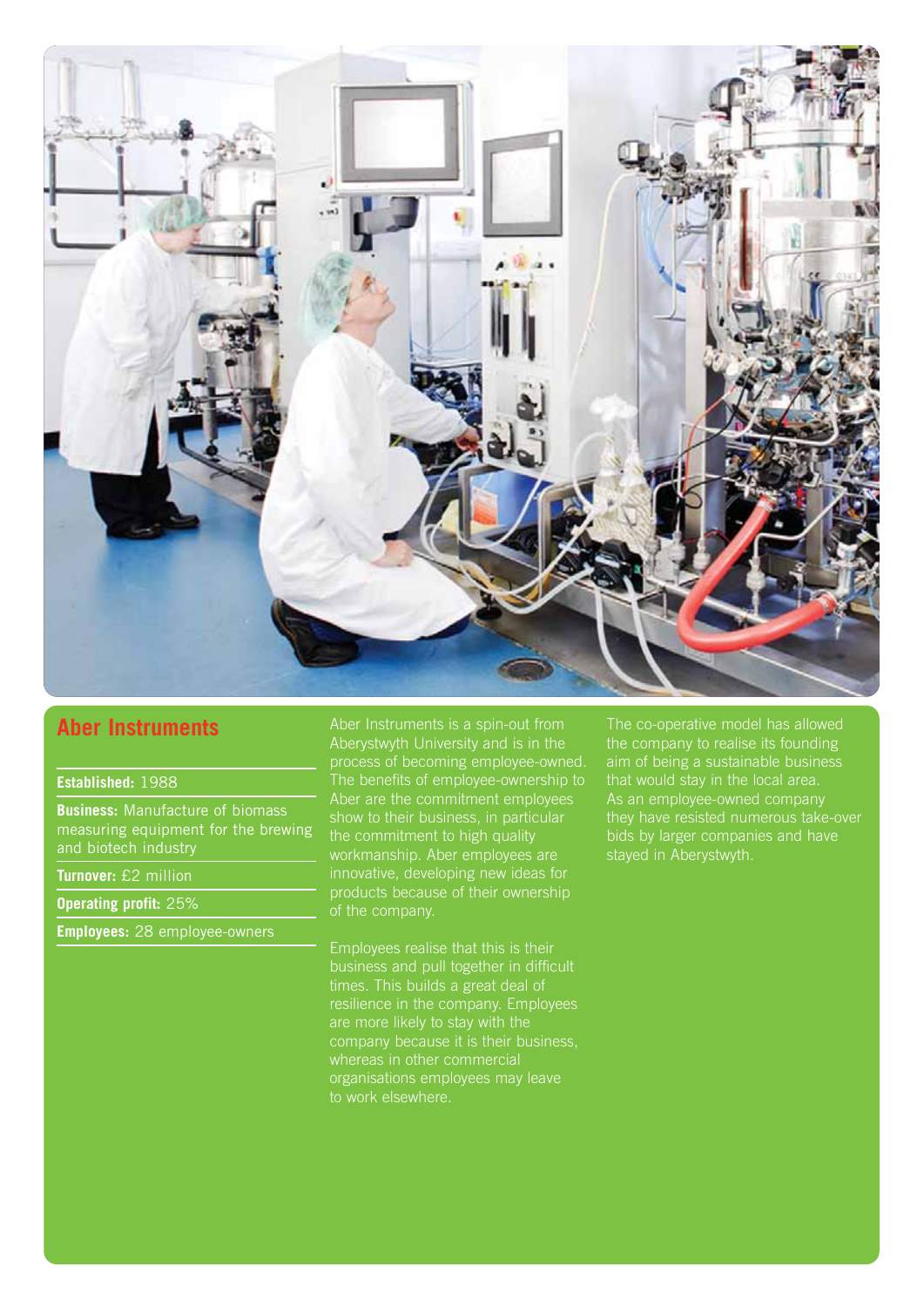#### **Old Library Artists, Cardiff**

**Established:** 1998 **Business:** Studios and galleries **Employees:** 10 employee-owners



Old Library Artists were formed to provide purpose-built and secure studio space, providing the freedom to come and go as they pleased and a sympathetic environment with other like-minded people, with mutual respect for each other's space and working life.

Working together has brought significant benefits. They could apply for grants, securing £300,000 to purchase and renovate the building which would not have been possible as individuals. The artists share rent and running costs, saving the members at least 30% on commercially-available studio and gallery spaces. Members of the co-operative also pay substantially lower rates of commission on work sold in the gallery – 10% compared with the 50% typically charged by a commercial gallery.

The co-operative's presence in the centre of Cardiff gives them a high profile and has allowed them to build a client base, with customers returning to the gallery to view the latest works of the artists. They can offer interest-free loans (through the Arts Council for Wales) for the purchase their artwork, increasing sales and revenue. Other benefits include a shared website to showcase their work, a rota to share responsibility for looking after the gallery, and also people being in the building during the week to accept deliveries, answer the phone etc. Last, being a co-operative has given the artists greater freedom in their work, as it means they are not tied to a commercial organisation's demands.

#### **Bron Afon Community Housing**

**Established:** 2008

**Business:** Registered social landlord

**Turnover:** £30.6 million

**Operating surplus:** £8.7 million

**Employees:** 448

**Members:** 1,393 of which 88% are tenants



Bron Afon was established as a community mutual with the transfer of housing stock from Torfaen County Borough Council. Tenants said they wanted a landlord that was democratically controlled with high levels of community involvement, so as well as tenants electing board members there are a number of other means of tenants having a say. Members contributed 4,380 hours of their time in shaping and developing Bron Afon's policies and services during 2009/10.

Bron Afon Community Housing provides more than 8,000 affordable rented homes to people in housing need in Torfaen. As well as aiming to manage its stock effectively, Bron Afon is investing £40 million a year in improvements such as new doors, windows, kitchens and bathrooms as well as clearing a backlog of repairs. In addition, Bron Afon actively develops communities through a 'team' approach. It has been involved

in developing youth and children's facilities in Blaenavon and Pontypool, operates a community café at its headquarters at Cwmbran, and is training 43 apprentices in addition to its staff. Bron Afon is also developing its environmental policies including a pilot recycling scheme and installing renewable energy in homes.

Tenant satisfaction is high – 83% are satisfied with their home and nearly the same proportion is satisfied with Bron Afon's services. Three-quarters of tenants were satisfied with the opportunities to shape decisions.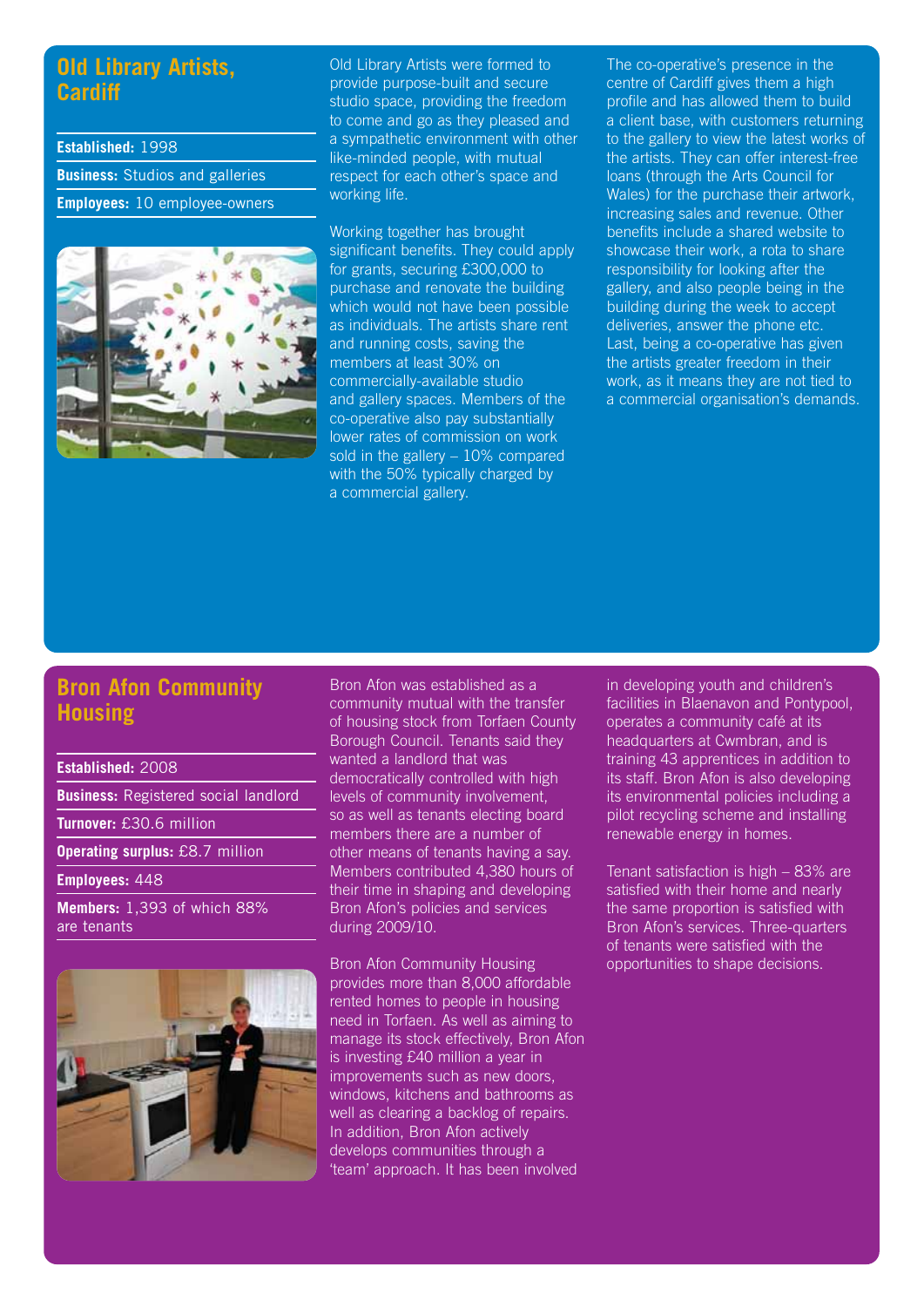## **CO-OPERATIVE ADDED ADVANTAGE**

The hallmark of co-operatives is that they operate for collective benefit not individual profit. Whether that benefit is to customers, the community or the workforce, the evidence shows that co-operatives provide extra benefits compared with mainstream businesses.

#### **Community benefit**

Co-operatives and mutuals in Wales have more than half a million members. $x$ li Membership gives co-operatives strong roots in the community, which give them a competitive advantage as they are known within their communities and can develop positive reputations with local customers.<sup>xlii</sup> This gives co-operatives an advantage over private sector companies, which are required to maximize shareholder values.<sup>xliii</sup> For example, 82 per cent of employees in employee-owned companies felt that such companies acted with more social responsibility than others and that this was an advantage. **xliv** 

Co-operatives and social enterprises typically re-invest some or all of their profits amongst their members and in the community. The Co-operative Group, for example, distributed £104 million of its 2010 pre-tax profits to members and communities.xlv For UK social enterprises, 82% say they reinvest their profits to achieve their social or environmental goals, xlvi whilst a survey of the co-operative and mutual sector found that they gave over 1.35 per cent of their pre-tax profits to directly support their local communities, as against an average of 0.8 per cent for the top 100 FTSE-quoted companies.xlvii

In addition, co-operatives actively tackle social disadvantage in the community. Several studies have found employee-owned businesses have a greater impact on the wider community than mainstream businesses, as the 'corporate citizenship' engendered amongst employees extends beyond the workplace.<sup>xlviii</sup> Similarly housing co-operatives have been found to encourage wider participation in the community by co-operative members.<sup>xlix</sup>

Co-operatives and social enterprises can also help individuals to engage in their community, particularly by providing a route into employment.<sup>1</sup> More than half of social enterprises say they actively seek to recruit people who are disadvantaged in the labour market to some extent.<sup>ii</sup>

#### **Equalities**

Co-operatives and social enterprises in general are more likely to involve women and minority ethnic groups than private businesses. The 2006 Global Entrepreneurship Monitor survey found that a greater proportion of women, young people and people from Black and Minority Ethnic communities are active in social enterprise than in mainstream business.<sup>ii</sup> Not only that, but women and Black and Minority Ethnic workers in social enterprises are more likely to reach positions of leadership than in other types of business, iii for example because they have opportunities to stand for election to a co-operative's board.

#### **Environmental impact**

Co-operatives, mutuals and social enterprises are working for a greener Wales. About one in seven co-operatives in Wales<sup>liv</sup> make a direct contribution by operating in the environmental sector, for example in renewables. In addition, a quarter of UK social enterprises claim to contribute to environmental aims in some way.<sup>1</sup> 88% of UK social enterprises seek to minimize their environmental impact – in comparison 44% of small businesses have taken no action at all.<sup>Mi</sup>

### **Involved**

**Co-operatives and social enterprises are more likely to involve women and minority ethnic groups than private businesses**

**£104m The Co-operative Group**

**distributed £104 million of its 2010 pre-tax profits to members and communities**

### **1.35%**

**Co-operative and mutual sector businesses gave over 1.35 per cent of their pre-tax profits to directly support their local communities**

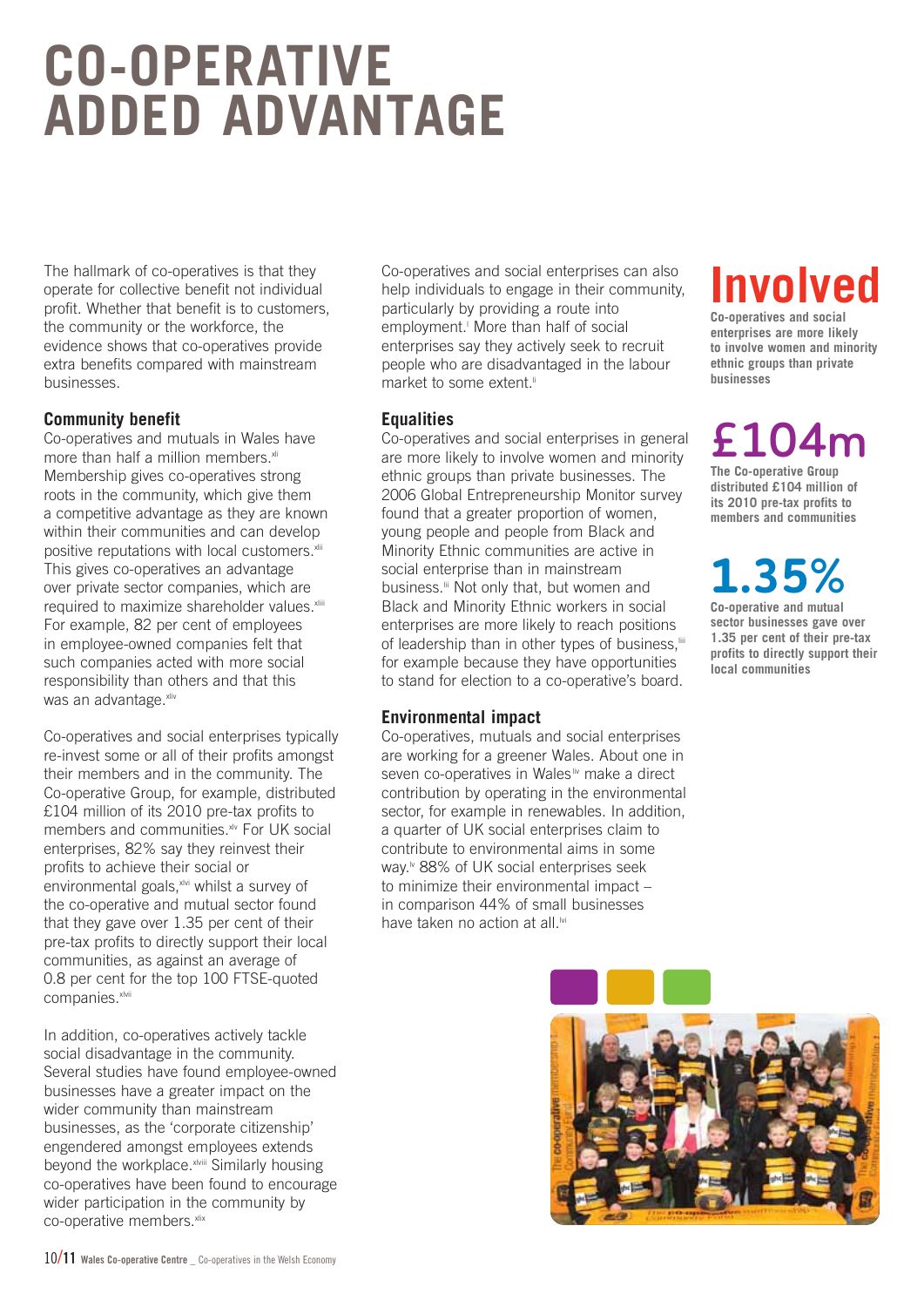

#### **Dulas Ltd**

**Established:** 2003

**Turnover:** £22.3 million

**Pre-tax profit:** £1 million

**Business:** Renewable energy

**Employees:** 88 at end 2010

Dulas Ltd was set up by engineers from the Centre for Alternative Technology in Machynlleth to provide professional renewable energy services on a commercial basis. Dulas is owned by its employees, who elect the board of five directors on an annual basis. It has no external investors and is financed largely through sales.

Its turnover has increased rapidly – up by more than 100% in three years – and Dulas has featured in Wales's fastest growing 50 businesses for three years in a row. Its profits have also increased rapidly so that in the year ended 31st December 2010 dividends of more than £200,000 were paid to its employee shareholders. Dulas has won numerous awards for its outstanding performance and innovative products, including the 2004 Queen's Award for Enterprise, 2009 Renewable Energy Association Best Renewable Energy Company, 2009 Achievement Wales: Commercial Growth Award & Greenest

Company Award and 2009 The Green Apple Environmental Best Practice Award.

In 2010 Dulas had 80 employees at its headquarters in Machynlleth, making it one of the largest employers in the area, as well as an office in Scotland.

Dulas operates with a strong community ethos, and works with schools and community projects providing educational support and technical services. It offers trainee positions to new graduates, enabling them to get crucial work experience in renewable energy. The co-operative donates up to 3% of its profits each year to charity and invests heavily in staff welfare.

Source: www.dulas.co.uk; Abbreviated Accounts for year ending 31st December 2010; Ashden Foundation (www.ashden.org); Co-operatives UK.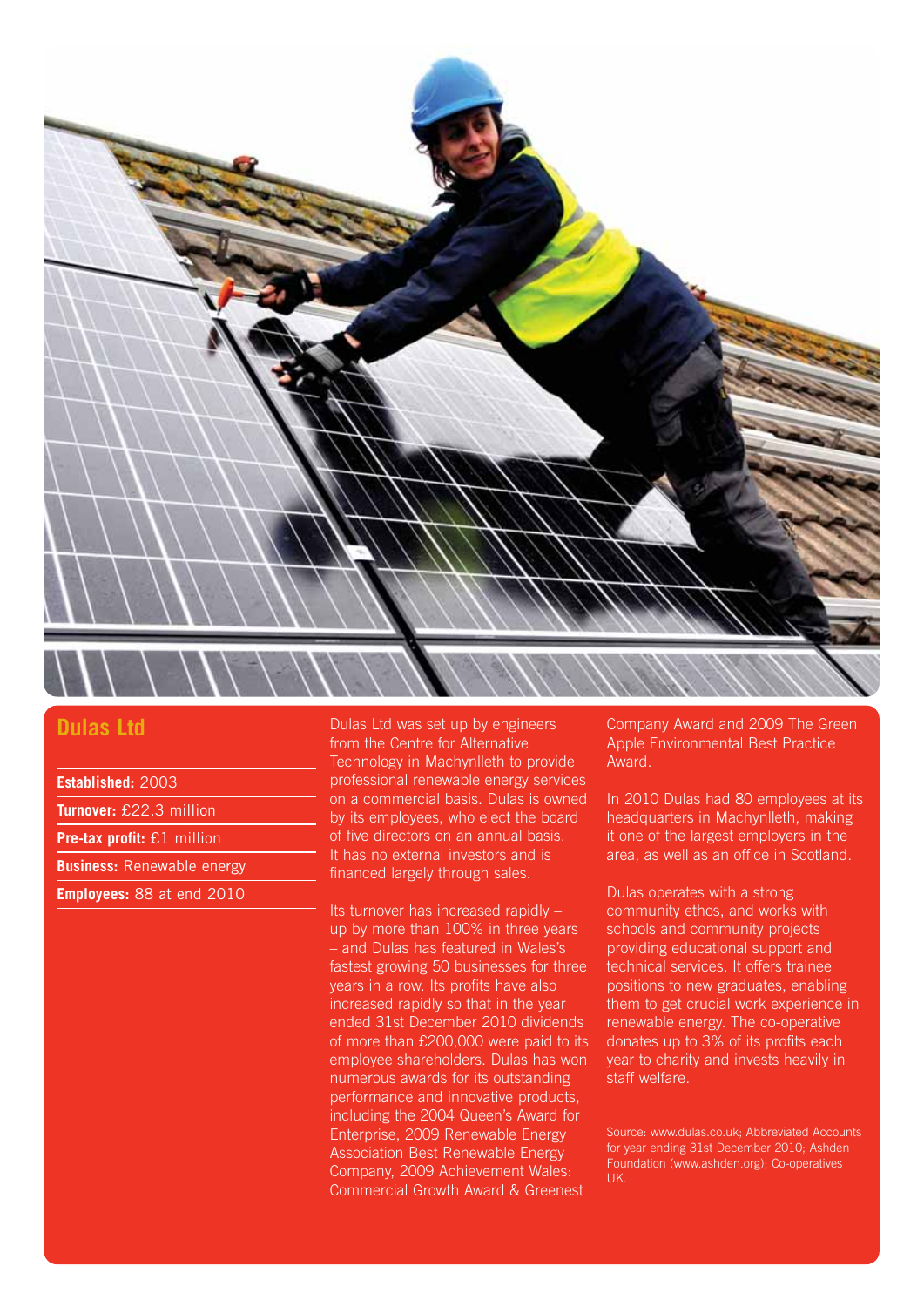### **CO-OPERATIVE FUTURE**

Wales has been hard hit by the recession and weak subsequent recovery. Too many of Wales' big businesses have closed down, leaving one in ten people unemployed, wages being squeezed and those in work concerned about their future. Constraints on public spending and services, coupled with welfare reform, will put further pressure on individuals, families and communities and the services – public and private – that they rely on.

Co-operatives offer a radical solution to these problems. They are unique in their three-fold economic, social and environmental benefits – the so-called triple bottom-line – of:

- **+** creating sustainable jobs,
- **+** generating community benefits
- **+** and, protecting the environment

Add to this that Welsh co-operatives are 'anchored' in Wales, are innovative and profitable, and meet real community needs and the case for further significant investment in co-operatives is overwhelming.

The potential impact of co-operatives is not just at the small, community, scale. Co-operatives can both individually and collectively make a big difference to the fortunes of regional and national economies as well. The experiences of Mondragon, Spain, inspired the foundation of the Wales Co-operative Centre thirty years ago. Today there is compelling evidence from around the world that co-operatives can offer a different way of developing the economy and tackling social inequality. For example 30 out of Italy's top 100 businesses are co-operatives whilst the region of Emilia Romagna has gone from one of the poorest to one of the wealthiest in less than 30 years. That success is attributed to its co-operatives and the vigorous support they have received from the Italian government.

Wales already has some superb co-operative businesses, varying from small to large, varying across economic sectors and with different forms of ownership. These co-operatives have one thing in common – a shared commitment to democratic ownership of the business and to achieving social and environmental as well as economic objectives. Wales' existing co-operatives show what can be done. With a Government commitment to developing co-operatives, a concerted effort to get more off the ground, and a realisation that co-operatives are a better way of doing business, Wales could be transformed.

### **30** out of Italy's top 100 **businesses are co-operatives**

### **hared**

**Co-operatives in Wales have one thing in common – a shared commitment to democratic ownership of the business and to achieving social and environmental as well as economic objectives**